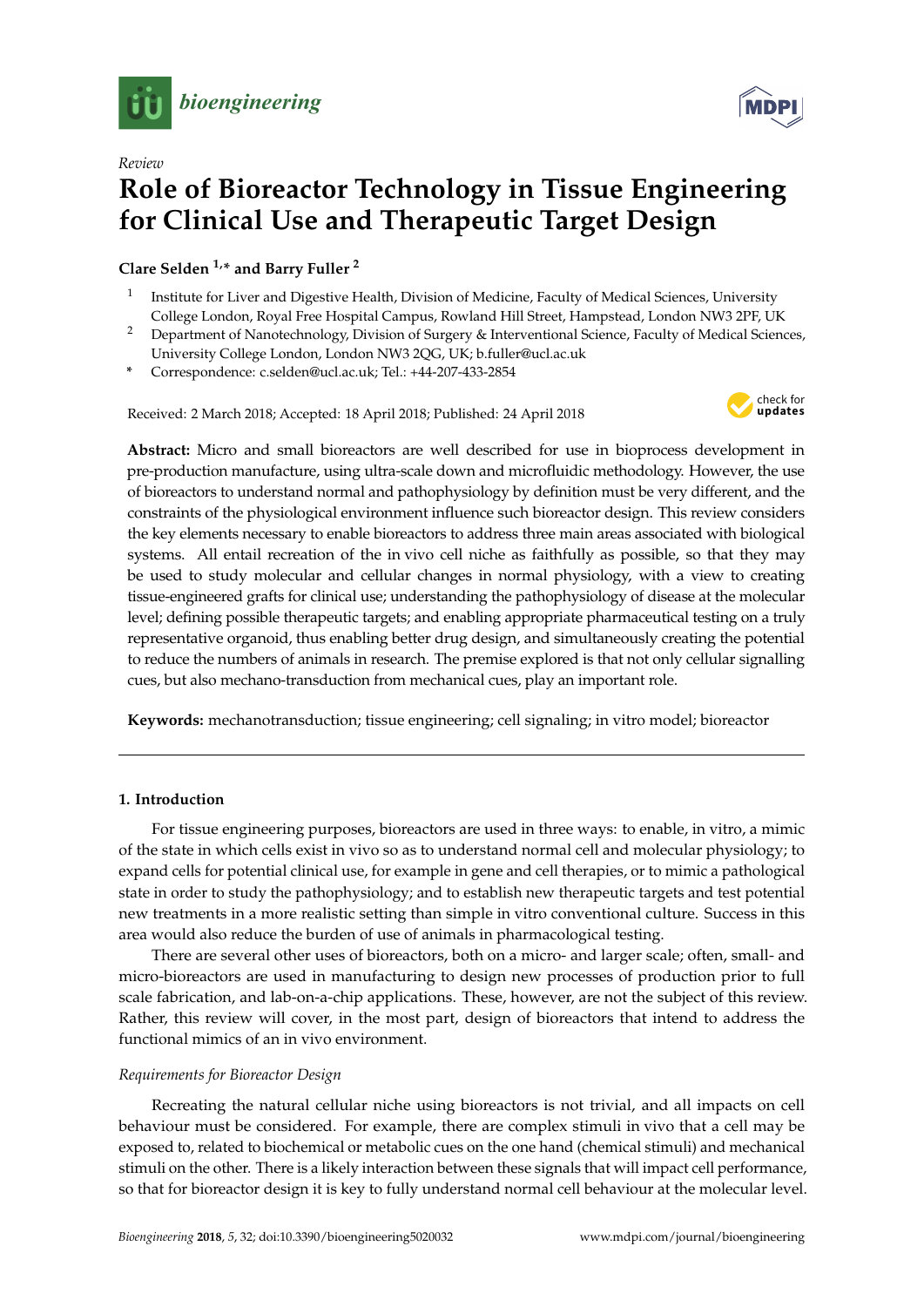This is particularly relevant when the intention is to mimic a specific pathophysiology with the intention of promoting or testing new therapies.

In short, a bioreactor design should consider in vivo tissue structure, cellular organization, and cell survival, which will in turn influence the ensuing function, so the thought processes must start with the functional requirements; one size will never fit all. Some examples from biology include the performance of blood vessels depending on their role; for example, the make-up of a vein usually delivering low pressure flow at low shear that is responsible not only for flow but for heat dissipation, compared with an artery responsible for high flows, at much higher pressures, especially close to the heart, which are designed to have thicker musculature in vessel walls and to be more elastic to deal with greater pressures and pulsatile flow; these tissue structures are often anisotropic. To model these in a bioreactor, not only the correct cell type but also the mechanical structures capable of delivering the function is necessary. Another example would be a bioreactor to mimic solid tissues without, for xample, liver and kidney, which, in contrast, are not dependent on the alignment of particular fibers for function; these are more mechanically isotropic.

The success of static culture reactors even with 3D constructs is often limited by mass transfer issues, with either a lack of nutrients to maintain the constructs or failure from a build-up of endogenous waste products. This arises because the only movement of solutes within the construct is concentration gradient-dependent and relies only on a diffusion mechanism, so that larger molecules move more slowly across a gradient than smaller molecules.

Today's bioreactors usually contain 3-dimensional constructs of cells formed from a single phenotype; co-cultures of cells of different phenotypes, e.g., epithelial and endothelial; or epithelial and fibroblastic, or indeed a mixture of several cell types aimed at recreating the in vivo niche. Mass transfer is improved by making the bioreactors dynamic, using, simply, convection; this fluid flow facilities mass transfer. Some simple examples of these mixing bioreactors achieving the dynamic state are spinner flasks or rocking or wave form bioreactors. However, these are not really mimics of any system in the body.

## **2. Bioreactor Designs**

#### *2.1. Perfusion Bioreactors*

Perfusion reactors, in contrast, simulate the in vivo environment more closely. The more successful microbioreactors are based on perfusion systems [\[1](#page-6-0)[,2\]](#page-6-1), some with simple downward or cross flow, and others delivering a microgravity environment. The latter achieves greater mass transfer; examples include rotating wall cell culture systems and fluidised bed bioreactors. Nonetheless, the flow must be optimised: optimal perfusion leads to improved, tissue-specific expression, whilst too much can impact not only on cell proliferation, but survival and function possibly by the removal of some important paracrine factors important for cell survival [\[3\]](#page-6-2). Crabbe et al. [\[4\]](#page-6-3) utilised the rotatory cell culture system (RCCS), to improve reseeding of decellularised lung tissue with lung cells (C10) and bone marrow-derived mesenchymal stromal cells (MSCs) and to determine an effect on differentiation of the recellularised construct. They demonstrated improved proliferation and decreased apoptosis in this dynamic culture, as well as evidence of differentiation of the stromal cell component; authors speculate this improvement over 2D culture is mediated by the biomechanical force resulting from fluid shear, and the increased mass transfer of nutrients, oxygen, and waste-product dilution, and suggest an application in providing engineered lung tissue and understanding the transition of normal-to-fibrotic lung phenotype, prevalent in chronic obstructive pulmonary disease (COPD) and affecting more than 60 million people.

The choice of scaffold for the tissue construct will also impact on mass transfer. The thickness of some "artificial" substrates hinders mass transfer, and pore sizes may not reflect in vivo tissue organisation. Decellularised tissues may offer a better scaffold environment.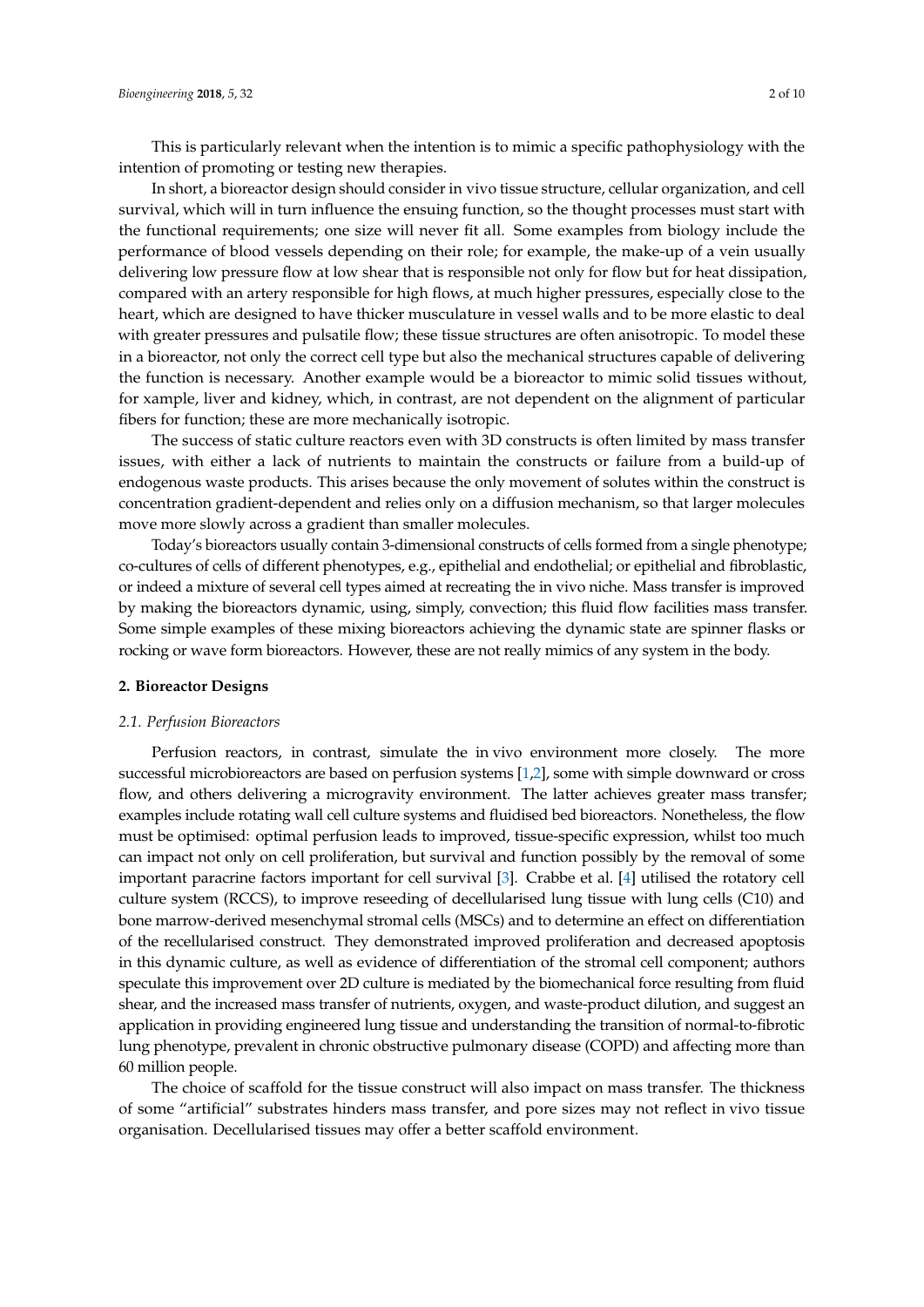## *2.2. Oxygenation*

Another element that is frequently forgotten in bioreactor design is the delivery of suitable oxygen tensions, especially in bioreactors utilising culture media as the nutrient supply, since oxygen diffusion into aqueous solutions is poor, in contrast to the oxygen-carrying capacity of blood normally perfusing the body. Whilst microbioreactors can overcome this to an extent by having thin layers of liquid in the fluid path, good control of oxygen provision and consumption is difficult. Improvements in fluorescent oxygen sensors have led to advances in this area, although when the perfusion fluid has high protein content, as seen, for example, in plasma, the technology is not sufficiently robust. Oxygen delivery in whole organ bioreactors has hampered successful use [\[5\]](#page-6-4); for example, the metabolic demands of cardiomyocytes and hepatocytes for oxygen differ (27.6 and 18 nmol oxygen·mg protein<sup>-1</sup>·min<sup>-1</sup>, respectively) and are not met by a diffusional supply of oxygen in thick tissue constructs. Alternative oxygen delivery systems may require the use of perfluorocarbons [\[6\]](#page-6-5) or more physiologically red blood cells but not whole blood, as that may introduce immune components leading to a systemic inflammatory response.

## *2.3. Sheer Stress*

Whilst the dynamic state is favourable, since it introduces a degree of shear stress by the very nature of the flow, this also has an impact on performance. In some tissues it is advantageous, for example, in blood vessels; in others, it may not represent the physiological state, e.g., in the liver blood flow through the portal vein is 1200 mL/min; however, the metabolic cells of the liver, the hepatocytes, are protected by the sinusoidal endothelial cell fenestrae that protect the hepatocytes themselves from shear. None but the most sophisticated of bioreactors can easily mimic that.

## *2.4. Mechanical Stimuli*

The mechanical stimuli that impact cell physiology can be engineered into bioreactors in several ways. Essentially, these stimuli are achieved by enforcing a mechanical load on a tissue or cell construct. Such forces include compression, shear stress, stretch and compression, and pressure loads. It is clear from biology that each of these are reflected in body systems: muscles, blood vessels, ligaments, and tendons are all exposed to stretch loads in different ways. Bones encounter compression and torsion in normal physiology. A broken bone has two phases of healing: that which requires no movement and that which requires a load to encourage bone and muscle growth, i.e., tissues can adapt performance according to mechanical stimulation. The two laws governing such adaptation in hard and soft tissues, respectively, were described in the 19th century and still hold true today (Wolff 1892 and Davis 1867) [\[7](#page-6-6)[,8\]](#page-6-7).

## *2.5. Mechano-Transduction and Cellular Signalling*

At a more cellular level, these loads lead to mechano-transduction of cellular signalling pathways. Examples include focal adhesions, cell to cell contacts, integrins and cadherins, and nuclear deformation. Such changes take from seconds to weeks depending on whether they are receiving a stimulus such as surface rigidity, "sensing" the local environment (milliseconds to seconds), altering gene expression (minutes to hours), or changing cell behaviour and function (days), or even influencing tissue development (weeks). Proteins involved in these processes include focal adhesion kinases and YAP (yes-associated protein), among many others.

An area of burgeoning research is the impact of viscosity and stiffness on cellular signalling; viscosity and stiffness also impose a mechanical load and affect cell morphology [\[9\]](#page-6-8). This too should be encompassed in microbioreactor design. As well as mechano-transduction impacting on signalling, downstream gene expression will be altered; the role of the directional loading force can influence protein binding on extracellular matrices and thus is also critical in bioreactor design. The shear stress forces should represent the mechanical environment of the original tissue [\[10\]](#page-7-0).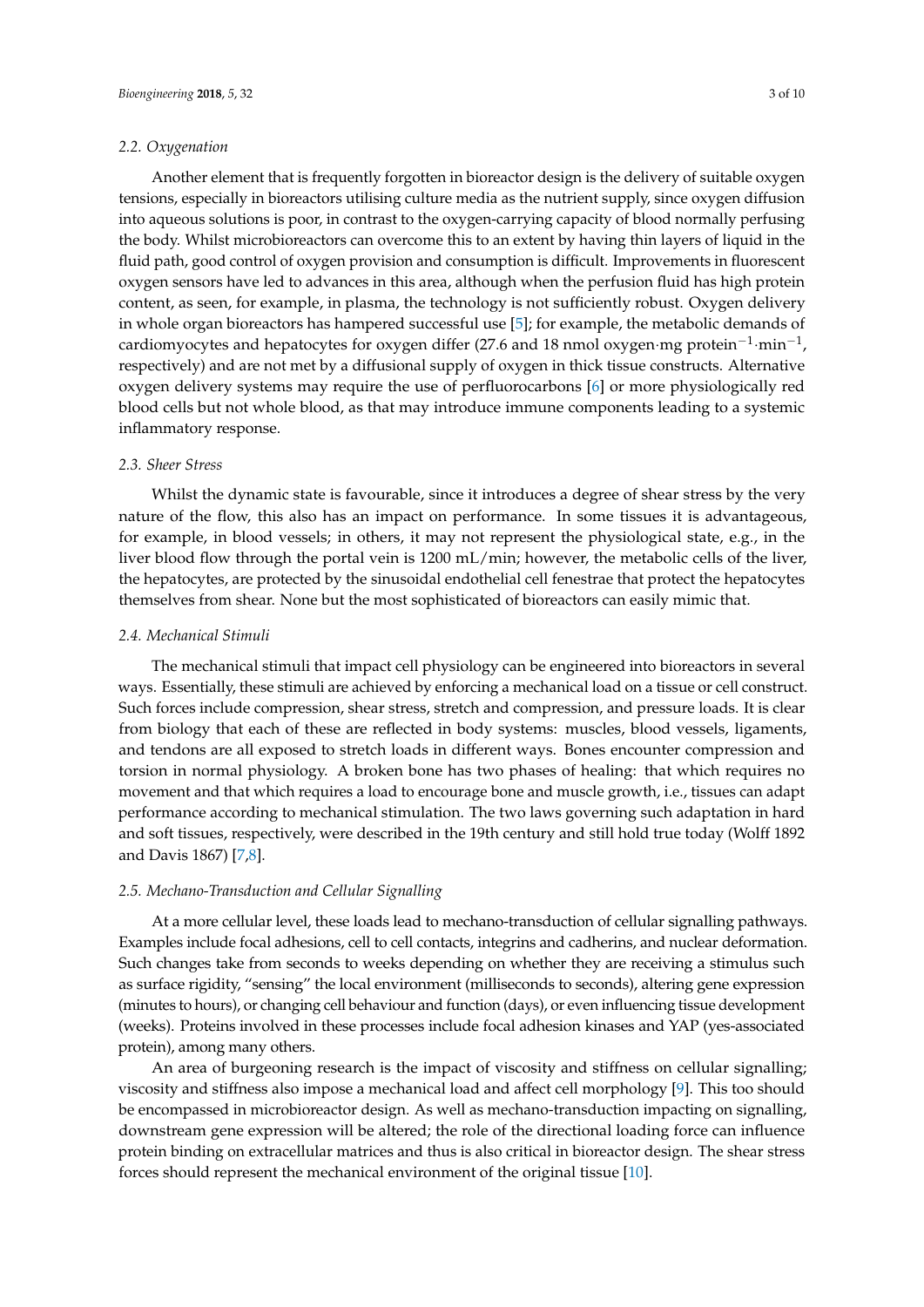Other mechanically induced stimuli can lead to tissue differentiation; an example is the fate of stem cells subjected to a load, known as mechano-differentiation [\[11–](#page-7-1)[14\]](#page-7-2).

Stretch has most often been described in the context of vascular tissue engineering, and is effectively described as the "new" length divided by the initial length. Directional change can be in any direction, and the cyclic stretch observed in muscles leads to enhancement of protein expression and ecm protein content [\[15\]](#page-7-3). Often, the result of such stretch forces in bioreactor design is cell alignment that better represents the normal in vivo tissue environment. Cardiac tissues constructed under mechanical stretch and/or electrical stimuli display propagation speeds similar to those observed in vivo and respond to electrical stimuli by synchronised contractions [\[16,](#page-7-4)[17\]](#page-7-5).

#### *2.6. Examples Used in Tissue Engineering and Pathophysiological Studies*

Burk et al. [\[18\]](#page-7-6), using decellularised tendons reseeded with mesenchymal stromal cells, applied mechanical stimulation with a cyclic-strain bioreactor. Natural horse tendon movement is best represented at a frequency of 1 Hz, which these authors used, and a strain of 2% was applied as a close estimate of that seen in the superficial digital flexor tendon in horses, and is comparable to that of the Achilles tendon in man. Stepwise time increases in strain and rest periods were implemented. Their data indicated cell anisotropy when comparing cells grown on scaffolds rather than monolayer, and increased differentiation; however, a negative impact on cell viability possibly arising from poor cell adaptation to the strain/rest cycles re-iterates the importance of the design elements of the bioreactor.

Examples of pressure in vivo are well described: atmospheric pressure on skin, i.e., a load distributed over an area, usually uniformly. Groeber et al. [\[19\]](#page-7-7) devised a bioreactor to produce a vascularised skin construct that was comprised of 2 cell types initially in a fluid circuit in a BioVacSc. The perfusion flow produced 10 mmHg, initially rising to 80 mmHg, prior to the typical physiologic pulsatile pressure profile with systolic at 120 and diastolic 80 mmHg, respectively. Two fluidic circuits were added to deliver fluids to both the surface and underside of the construct for 6 days. Thereafter, the addition of human embryonic kidney (hEK) cells to the surface of the construct completed the model. Changes to the nutrient media and a switch to air-liquid interface conditions for 27 days revealed a well-stratified epidermis with appropriate structural layers and a strong epidermal barrier. The most important parameters were recreated in the bioreactor, and this model should enable studies on the interaction of cellular and non-cellular blood compartments with the dermal layers, which are useful for immunological research and with clinical potential for deep wounds.

#### *2.7. Stretch/Compression*

Arteries are subjected to blood pressure loads, and heart valves are subjected to alternating pressures, so that the valves receiving a pressure gradient signal respond by opening and closing. Clearly, this is a complex pattern of events, and when reproduced in bioreactors it enables tissue constructs that are closely aligned with tissues in vivo.

Egger et al. [\[20\]](#page-7-8) demonstrated a parallel perfusion bioreactor, in which 8 conditions could be compared simultaneously under physiological shear stress and hydrostatic pressures necessary for differentiating osteogenic tissues from mesenchymal stem cells. The authors noted that when using an artificial scaffold the mechanical cues of fluid sheer stress led to sheer forces (10–40 mPa), an order of magnitude lower than observed in vivo, typically 0.3–3 Pa [\[21\]](#page-7-9). The porosity and pore sizes of the scaffold were responsible for the fluid sheer stresses that impacted cell and protein deposition; under dynamic flow expression of alkaline phosphatase, an estimate of osteogenic differentiation was highest, although hydrostatic pressure was not influential.

Compression is related to stretch in as much as it is directional but the opposite in force outcome: stretch leads to a greater than initial, and compression a lesser than original, dimension, as evidenced in nature by, for example, weight-bearing joints and cartilage such as the knee joint. Bioreactors mimicking compression models result in more ordered structures and increased mucopolysaccharide content of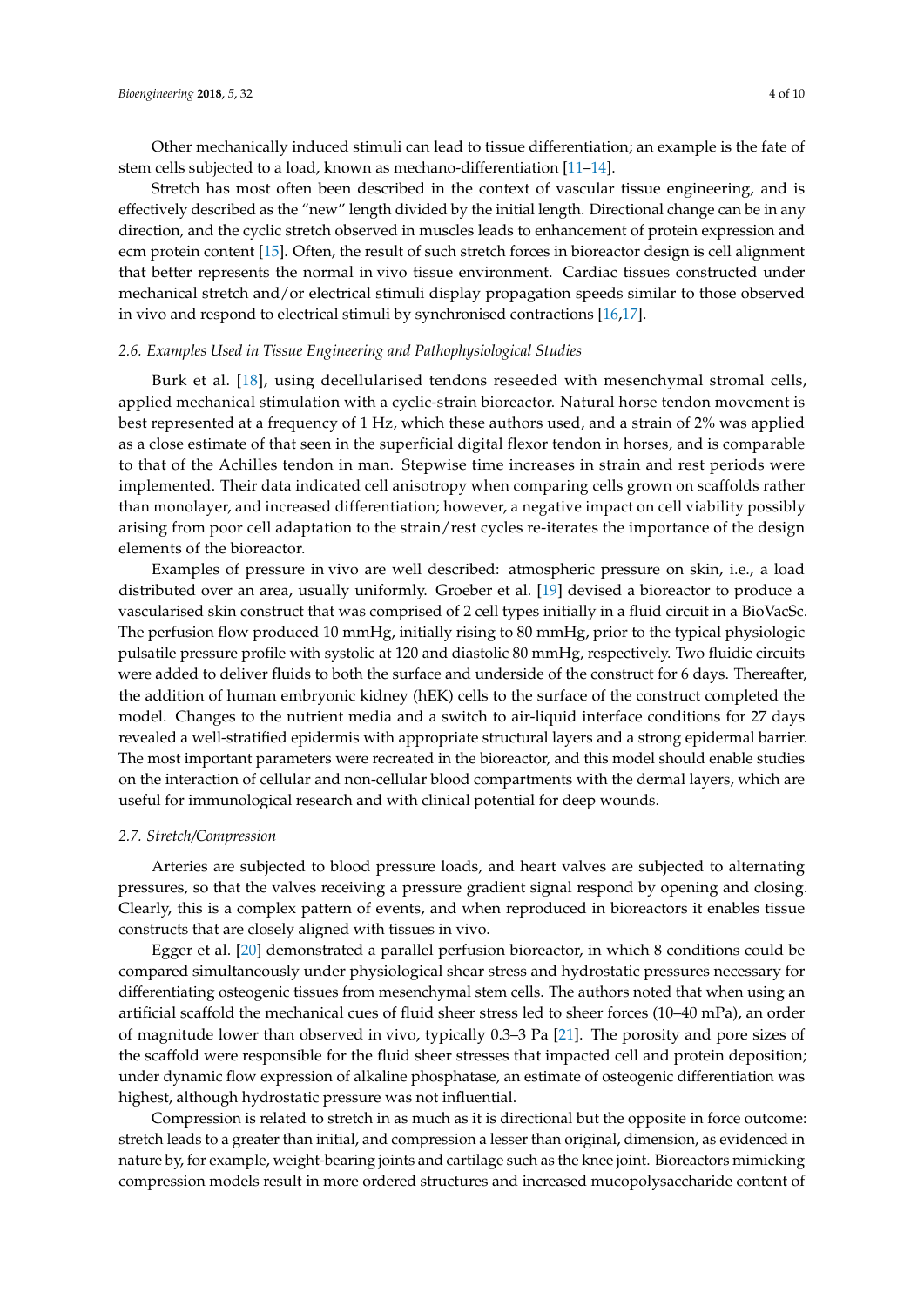the extracellular matrix [\[22–](#page-7-10)[24\]](#page-7-11). Even blood vessel lumens experience compression, but in a radial direction resulting from changes in blood pressure. The cellular reactions follow a force at two levels; the macroscopic force event leads to changes at the microscopic level due to the shear induced by the fluid flows from the tissue under compression.

In physiology, all of these forces may be acting together in a particular tissue, in, for example, arteries, heart muscle, and musculoskeletal tissues. Only bioreactors designed to mimic all of these forces including bending and torsion will provide a good model for studying normal and pathophysiological production of tissue constructs for clinical application and testing of potential therapeutic modalities.

## *2.8. Cell Seeding*

The manner in which cells are seeded into bioreactors will also impact considerably their performance; in many cases, the intention is for cells to be uniformly seeded throughout the scaffold. Thus, pore size and the model of entry for cells will play an important role, not only during seeding but also for nutrient/metabolite and gas exchange during subsequent culture. Whilst simply applying a cell suspension to scaffold enables some cell attachment, and even infiltration deeper into the scaffold pores, it is an uncontrolled process and thus subject to considerable variability. Approaches that use different physical processes to drive the processes are better, such as acoustic or electromagnetics energy or even vacuum application [\[25](#page-7-12)[–27\]](#page-7-13).

## *2.9. In Silico Modelling*

Since there is considerable complexity required in bioreactor design to mimic in vivo organ function, utilising computational modelling (in silico) from knowledge of normal physiology prior to bioreactor construction may improve outcomes. Tresoldi et al. [\[28\]](#page-7-14) utilised a computational model with fluid-structure interaction to demonstrate the necessary parameters for vascular tissue engineering. Using the model in the MiniBreath bioreactor (pulsatile perfusion), it predicted pressures acting on the tubular scaffolds, circumferential deformation, solid components, and wall shear stresses, with good comparability with the analytical model. The model could not take account of scaffold thickness along the length, nor predict any changes associated with cell growth and maturation, thus emphasizing the importance of defining the key questions prior to modelling and appreciating the limitations of modelling versus analytical study. Nonetheless, for a complex system, much information can be gleaned form an in silico approach.

## *2.10. Scaffolds Used with Bioreactors*

The choice of scaffold for tissue constructs, be it synthetic polymer materials (e.g., poly lactic acid, poly caprolactone, or polyglycolic acid), bioceramic-based or natural polymers (e.g., collagens, dextrans, gelatins, alginates, hyaluronic acids etc.), has the aim of aiding cell survival, function, and proliferation whilst concomitantly minimising immune responses, which is especially important for tissues to be used in clinical applications, such as heart valves. These scaffolds have been widely reviewed elsewhere [\[29](#page-8-0)[–41\]](#page-8-1), including their use with bioreactor technology. Typically, they are porous to increase cell/scaffold area and promote 3-dimensional growth of the seeded cells. A more recently exploited scaffold principle is that of using decellularised natural organs generated to maintain extracellular matrix components but be devoid of cellular DNA or protein (see following sections). Since there are no cellular components left on decellularised scaffolds, there should not be species cross reactivity, so that, for example, decellularised porcine organs could potentially be used for recellularisation with human cell material; nonetheless, the extracellular matrices of different species do indeed differ, so they may introduce incompatibilities, depending on the performance requirements. The choice of scaffold is likely to be key to producing a bioreactor system that achieves its aim, and several bioreactors incorporate such scaffolds.

The next sections will consider some case studies of bioreactors incorporating some or all of the above principles.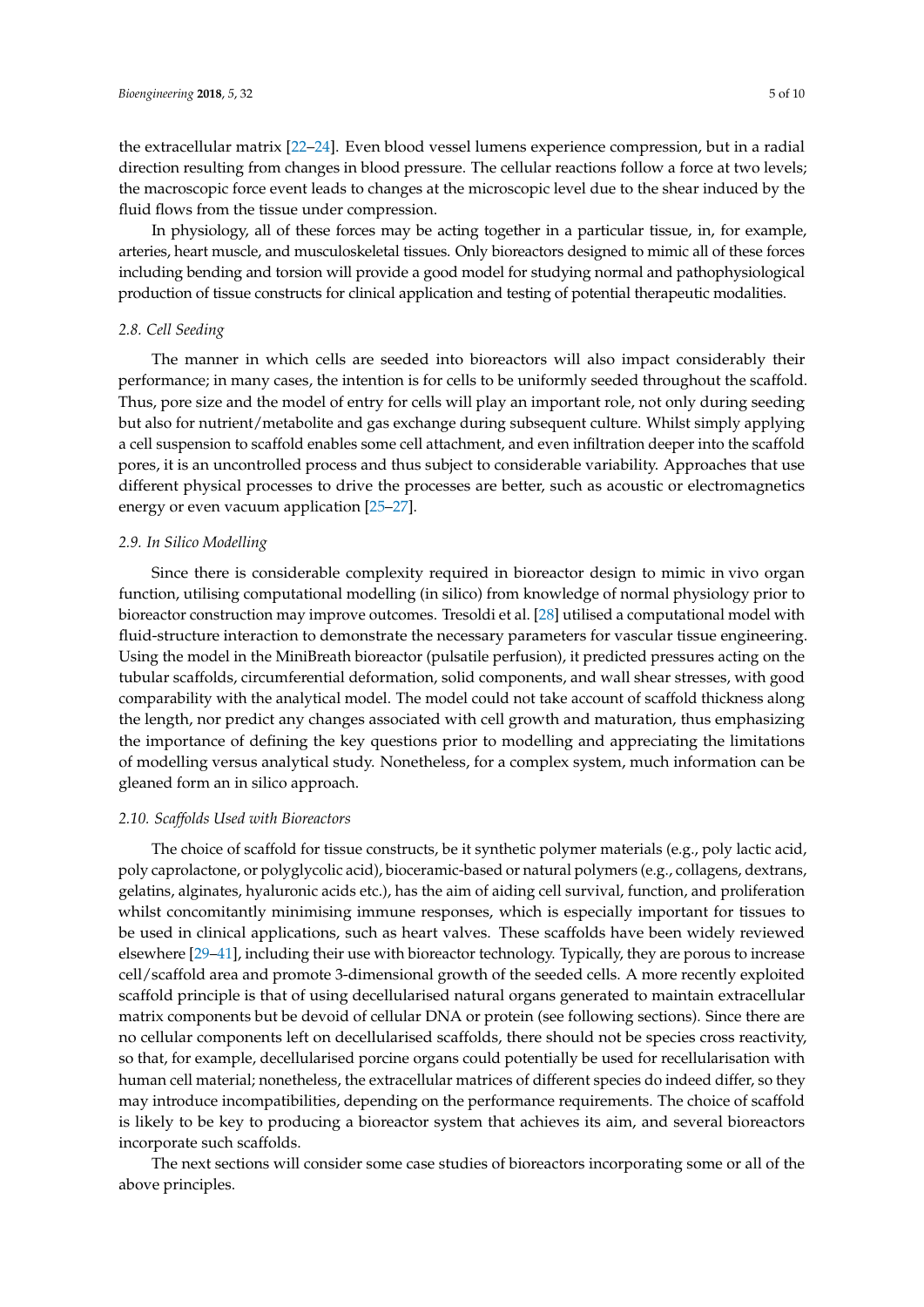## **3. Bioreactors Used to Provide Tissue Constructs for Implantation**

Ma et al. [\[42\]](#page-8-2), utilising decellularised aortae derived from foetal pigs and seeded with canine endothelial cells for three days in a principally static environment to encourage cell attachment, were subjected to dynamic bioreactor culture for a further 7 days prior to implanting into carotid arteries. The bioreactor imposed a liquid flow starting at 20 mL/min, which gradually increased daily by 10 mL/min up to 60 mL/min; both static pressures (10 mmHg) and dynamic pressures (60 mmHg) were imposed as would occur in vivo. Six months after implantation, the grafts had remodelled, appearing as normal arteries with complete endothelial cell layers arising from those implanted, those native to the animal, and those from endothelial progenitor cells originating from the blood.

Whilst Ghaedi et al. [\[43\]](#page-8-3) generated bioengineered lung tissue from induced pluripotent stem cell (iPSC)-derived epithelial cells on decellularised lung tissues from rat and human lungs, they emphasized the importance of good gas exchange across the lung, requiring integrity of the physical barrier expressed in vivo from both epithelial and mature endothelial cells with appropriate tight junctions and adhesive molecules. This study used only the epithelial cell component. Nonetheless, this example indicates that both within and across species decellularised scaffolds support the survival proliferation and function of airway epithelial cells.

The need to provide a shorter and more effective route for patients requiring a coronary artery bypass has led to tissue engineering efforts to produce small diameter vascular grafts of less than 6 mm diameter. This is a lengthy process; Tondreau et al. [\[44\]](#page-8-4) designed a simple approach that reduced the time from more than 4 months to 4 weeks by starting with conventionally cultured fibroblast sheets that could be produced "offline", that were subsequently rolled onto mandrels, decellularised, and recellularised with patients' own endothelial cells in a perfusion bioreactor. Significant mechanical testing of the graft for burst pressure compliance, thickness, and suture strength retention (26 +/− 2 gf, compared with 138 +/− 50 gf) established a graft composed only of human dermal fibroblasts, reseeded with endothelial cells, which could shorten the timeline for patient treatment significantly.

An endothelial layer on biological graft matrices is considered important from the perspective of antithrombotic activity [\[45\]](#page-8-5) and preventing graft failure. However, in artificial grafts, the pulsatile flow of a bioreactor can disrupt the endothelial cell surface under high flow conditions, as may be experienced by cusps during valve opening in the native valves, so that whilst one may endeavour to mimic the natural environment, some compromise in bioreactor designs may be required to enable adaptation of the recellularised grafts [\[46\]](#page-8-6). In a different organ system, the liver, again using decellularised tissue as the bioreactor scaffold, Hussein et al. defined a heparin-gelatin mixture as an antithrombotic agent prior to cell seeding that positively impacted attachment and migration of endothelial cells, as well as leading to enhanced function from the parenchymal fraction of subsequently seeded HepG2 epithelial cells [\[47\]](#page-8-7).

Due to a shortage of organs for transplant, the research endeavour to "grow" organs for transplantation, and improvements in the decellularisation/recellularisation strategies, there is potential in this area. The bioreactors required to implement this approach must be specific for that organ's physiology (for example, for the type of flow required, whether continuous perfusion or pulsatile flow [\[48\]](#page-8-8)).

#### **4. Bioreactors Designed for Disease Modelling**

Tumour cell modelling for testing of new drugs in human cells, equivalent to tumour biopsies, would be a significant advance. Nietzer et al. [\[49\]](#page-9-0) produced such a bioreactor using a jejunal decellularised scaffold and colon cancer cells with fibroblasts designed to have tissues at the interface of two separate fluid circulations meeting apical and basolateral-specific culture conditions: contemporaneously modelling optimized fluid circulations in terms of ambient pressures, inlet and outlet velocities, and defining shear stress conditions. The resultant tumour-like tissue expressed beta catenin at cell borders and had a stroma positive for vimentin and cytokeratins, which is typical of colon adenocarcinomas. This model was clearly delineated from the same cells as monolayer cultures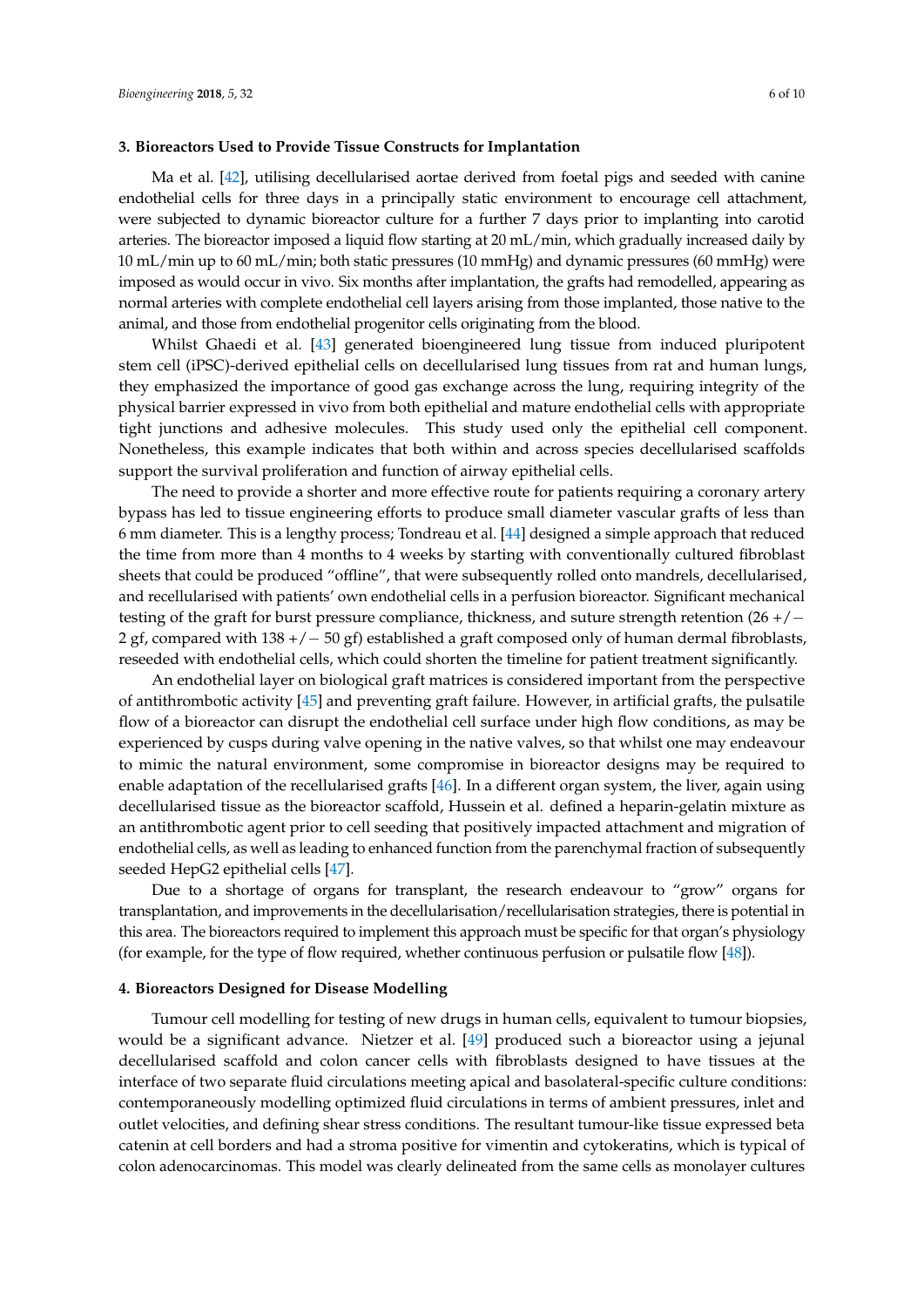by the 5FU (5-fluorouracil) response and exemplified the treatment response in man. There are several examples in the literature.

## **5. Small Bioreactors to Mimic Larger Production Bioreactors as Bioartificial Organs**

Bioartificial organs not intended for transplantation but for temporary replacement of function have been developed [\[50](#page-9-1)[–53\]](#page-9-2), in particular for the liver system, since the liver, being highly regenerative, can repair itself given time after an insult of acute liver failure. Whilst organ transplants are curative, the lack of donor organs results in many dying before they receive a transplant. Several experimental models exist, and a few are in clinical trials. However, from a bioreactor perspective, culturing on a human scale does not enable rapid prototyping or optimisation of production conditions. Our own group has produced a bioartificial liver machine (BAL) on human scale based on a fluidised bed bioreactor design, which maximises mass transfer (UCLBAL), and tested it in a porcine model of acute liver failure [\[50,](#page-9-1)[52,](#page-9-3)[53\]](#page-9-2). To refine certain aspects, there was a need to develop a small scale mimic on the small (~30–50 mL) (not micro) scale but to nonetheless enable metabolic, gene expression, and protein studies, and since this small fluidized bed (sFBB) bioreactor enables flow studies that can be mathematically modelled, it is more easily scalable to clinical size and enables a comparison of dynamic versus static conditions [\[54\]](#page-9-4) suitable for drug biotransformation. Multiple units can be run simultaneously, which increases research capabilities.

#### **6. Conclusions**

Over the past decade, significant improvements in design and construction of bioreactors have been made. Systems have been developed that allow robust and reproducible culture conditions to be maintained. Specific bioreactor design is critical to the production of useful systems that can predict performance if based on a natural cell niche from in vivo physiology. Whilst the more sophisticated the bioreactor approach, the more likely it is to reflect the natural physiological state, simpler designs are likely to be more operationally robust, so a compromise based on bioreactor complexity versus the essential functional parameters of the desired end-product will always be necessary.

**Author Contributions:** C.S. conceived and wrote this review manuscript together with B.F.; B.F. contributed to planning the manuscript structure and writing some parts of this review.

**Conflicts of Interest:** The authors declare no conflict of interest.

## **References**

- <span id="page-6-0"></span>1. Martin, I.; Wendt, D.; Heberer, M. The role of bioreactors in tissue engineering. *Trends Biotechnol.* **2004**, *22*, 80–86. [\[CrossRef\]](http://dx.doi.org/10.1016/j.tibtech.2003.12.001) [\[PubMed\]](http://www.ncbi.nlm.nih.gov/pubmed/14757042)
- <span id="page-6-1"></span>2. Carrier, R.L.; Rupnick, M.; Langer, R.; Schoen, F.J.; Freed, L.E.; Vunjak-Novakovic, G. Perfusion improves tissue architecture of engineered cardiac muscle. *Tissue Eng.* **2002**, *8*, 175–188. [\[CrossRef\]](http://dx.doi.org/10.1089/107632702753724950) [\[PubMed\]](http://www.ncbi.nlm.nih.gov/pubmed/12031108)
- <span id="page-6-2"></span>3. King, J.A.; Miller, W.M. Bioreactor development for stem cell expansion and controlled differentiation. *Curr. Opin. Chem. Biol.* **2007**, *11*, 394–398. [\[CrossRef\]](http://dx.doi.org/10.1016/j.cbpa.2007.05.034) [\[PubMed\]](http://www.ncbi.nlm.nih.gov/pubmed/17656148)
- <span id="page-6-3"></span>4. Crabbe, A.; Liu, Y.; Sarker, S.F.; Bonenfant, N.R.; Barrila, J.; Borg, Z.D.; Lee, J.J.; Weiss, D.J.; Nickerson, C.A. Recellularization of decellularized lung scaffolds is enhanced by dynamic suspension culture. *PLoS ONE* **2015**, *10*, e0126846. [\[CrossRef\]](http://dx.doi.org/10.1371/journal.pone.0126846) [\[PubMed\]](http://www.ncbi.nlm.nih.gov/pubmed/25962111)
- <span id="page-6-4"></span>5. Kulig, K.M.; Vacanti, J.P. Hepatic tissue engineering. *Transpl. Immunol.* **2004**, *12*, 303–310. [\[CrossRef\]](http://dx.doi.org/10.1016/j.trim.2003.12.005) [\[PubMed\]](http://www.ncbi.nlm.nih.gov/pubmed/15157923)
- <span id="page-6-5"></span>6. Nahmias, Y.; Berthiaume, F.; Yarmush, M.L. Integration of technologies for hepatic tissue engineering. *Adv. Biochem. Eng. Biotechnol.* **2007**, *103*, 309–329. [\[PubMed\]](http://www.ncbi.nlm.nih.gov/pubmed/17195468)
- <span id="page-6-6"></span>7. Wolff, J. *Das Gesetz der Transformation der Knochen*; Hirshwald: Berlin, Germany, 1892.
- <span id="page-6-7"></span>8. Davis, H. *Conservative Surgery*; Appleton: New York, NY, USA, 1867.
- <span id="page-6-8"></span>9. Gonzalez-Molina, J.; Selden, B.F.C. *Extracellular Fluid Viscosity Enhances Cell-Substrate Interaction and Impacts on Cell Size and Morphology*; eCM Meeting Abstracts 2016, Collection 5; TCES: London, UK, 2016; p. 74.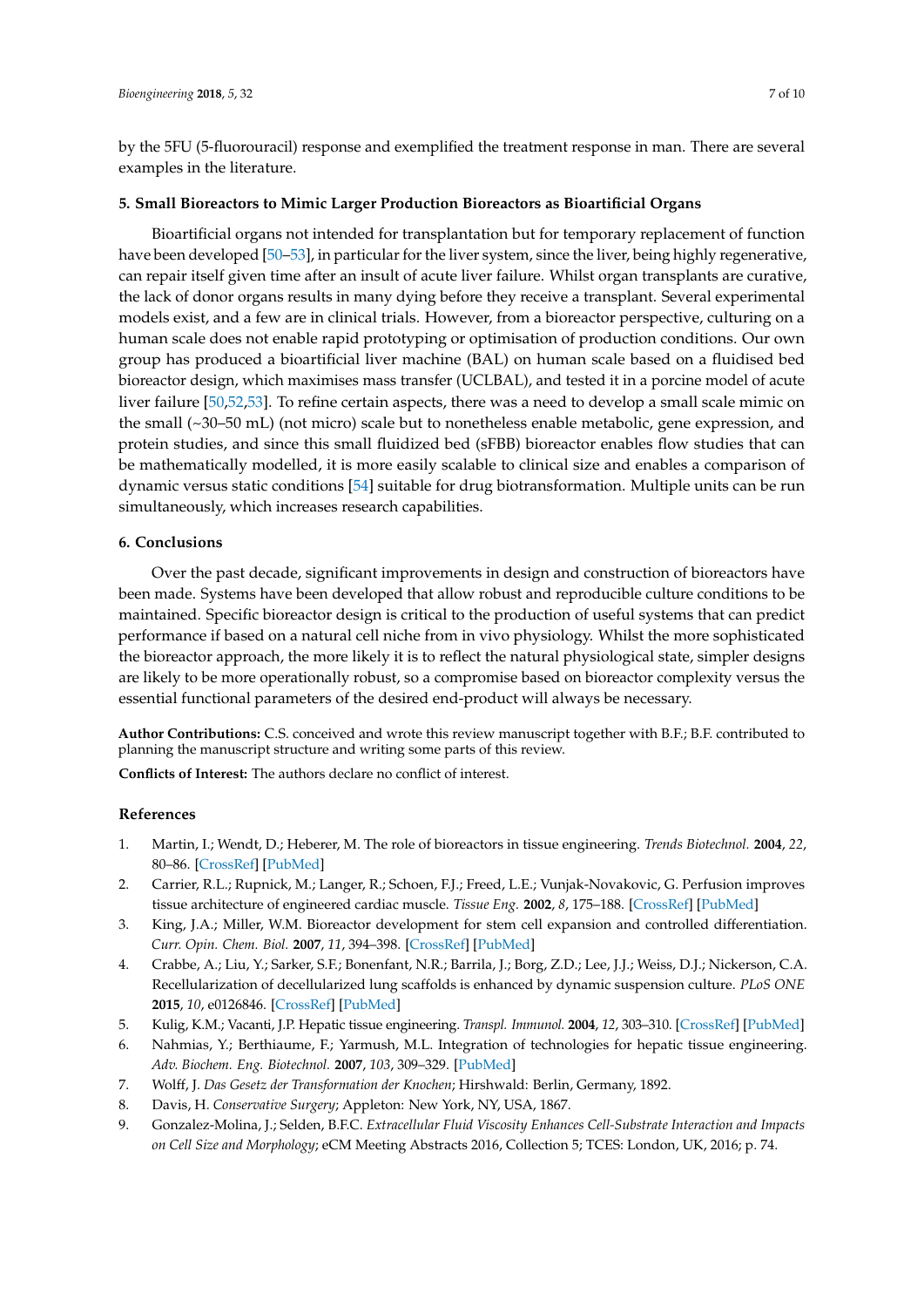- <span id="page-7-0"></span>10. McFetridge, P.S.; Abe, K.; Horrocks, M.; Chaudhuri, J.B. Vascular tissue engineering: Bioreactor design considerations for extended culture of primary human vascular smooth muscle cells. *ASAIO J.* **2007**, *53*, 623–630. [\[CrossRef\]](http://dx.doi.org/10.1097/MAT.0b013e31812f3b7e) [\[PubMed\]](http://www.ncbi.nlm.nih.gov/pubmed/17885337)
- <span id="page-7-1"></span>11. Lee, C.H.; Shin, H.J.; Cho, I.H.; Kang, Y.M.; Kim, I.A.; Park, K.D.; Shin, J.W. Nanofiber alignment and direction of mechanical strain affect the ecm production of human acl fibroblast. *Biomaterials* **2005**, *26*, 1261–1270. [\[CrossRef\]](http://dx.doi.org/10.1016/j.biomaterials.2004.04.037) [\[PubMed\]](http://www.ncbi.nlm.nih.gov/pubmed/15475056)
- 12. Wendt, D.; Marsano, A.; Jakob, M.; Heberer, M.; Martin, I. Oscillating perfusion of cell suspensions through three-dimensional scaffolds enhances cell seeding efficiency and uniformity. *Biotechnol. Bioeng.* **2003**, *84*, 205–214. [\[CrossRef\]](http://dx.doi.org/10.1002/bit.10759) [\[PubMed\]](http://www.ncbi.nlm.nih.gov/pubmed/12966577)
- 13. Braccini, A.; Wendt, D.; Jaquiery, C.; Jakob, M.; Heberer, M.; Kenins, L.; Wodnar-Filipowicz, A.; Quarto, R.; Martin, I. Three-dimensional perfusion culture of human bone marrow cells and generation of osteoinductive grafts. *Stem Cells* **2005**, *23*, 1066–1072. [\[CrossRef\]](http://dx.doi.org/10.1634/stemcells.2005-0002) [\[PubMed\]](http://www.ncbi.nlm.nih.gov/pubmed/16002780)
- <span id="page-7-2"></span>14. Filipowska, J.; Reilly, G.C.; Osyczka, A.M. A single short session of media perfusion induces osteogenesis in hbmscs cultured in porous scaffolds, dependent on cell differentiation stage. *Biotechnol. Bioeng.* **2016**, *113*, 1814–1824. [\[CrossRef\]](http://dx.doi.org/10.1002/bit.25937) [\[PubMed\]](http://www.ncbi.nlm.nih.gov/pubmed/26806539)
- <span id="page-7-3"></span>15. Nieponice, A.; Maul, T.M.; Cumer, J.M.; Soletti, L.; Vorp, D.A. Mechanical stimulation induces morphological and phenotypic changes in bone marrow-derived progenitor cells within a three-dimensional fibrin matrix. *J. Biomed. Mater. Res. Part A* **2007**, *81*, 523–530. [\[CrossRef\]](http://dx.doi.org/10.1002/jbm.a.31041) [\[PubMed\]](http://www.ncbi.nlm.nih.gov/pubmed/17133453)
- <span id="page-7-4"></span>16. Ott, H.C.; Matthiesen, T.S.; Goh, S.K.; Black, L.D.; Kren, S.M.; Netoff, T.I.; Taylor, D.A. Perfusion-decellularized matrix: Using nature's platform to engineer a bioartificial heart. *Nat. Med.* **2008**, *14*, 213–221. [\[CrossRef\]](http://dx.doi.org/10.1038/nm1684) [\[PubMed\]](http://www.ncbi.nlm.nih.gov/pubmed/18193059)
- <span id="page-7-5"></span>17. Radisic, M.; Fast, V.G.; Sharifov, O.F.; Iyer, R.K.; Park, H.; Vunjak-Novakovic, G. Optical mapping of impulse propagation in engineered cardiac tissue. *Tissue Eng. Part A* **2009**, *15*, 851–860. [\[CrossRef\]](http://dx.doi.org/10.1089/ten.tea.2008.0223) [\[PubMed\]](http://www.ncbi.nlm.nih.gov/pubmed/18847360)
- <span id="page-7-6"></span>18. Burk, J.; Plenge, A.; Brehm, W.; Heller, S.; Pfeiffer, B.; Kasper, C. Induction of tenogenic differentiation mediated by extracellular tendon matrix and short-term cyclic stretching. *Stem Cells Int.* **2016**, *2016*, 7342379. [\[CrossRef\]](http://dx.doi.org/10.1155/2016/7342379) [\[PubMed\]](http://www.ncbi.nlm.nih.gov/pubmed/27630718)
- <span id="page-7-7"></span>19. Groeber, F.; Engelhardt, L.; Lange, J.; Kurdyn, S.; Schmid, F.F.; Rucker, C.; Mielke, S.; Walles, H.; Hansmann, J. A first vascularized skin equivalent as an alternative to animal experimentation. *Altex* **2016**, *33*, 415–422. [\[CrossRef\]](http://dx.doi.org/10.14573/altex.1604041) [\[PubMed\]](http://www.ncbi.nlm.nih.gov/pubmed/27180196)
- <span id="page-7-8"></span>20. Egger, D.; Spitz, S.; Fischer, M.; Handschuh, S.; Glosmann, M.; Friemert, B.; Egerbacher, M.; Kasper, C. Application of a parallelizable perfusion bioreactor for physiologic 3D cell culture. *Cells Tissues Organs* **2017**, *203*, 316–326. [\[CrossRef\]](http://dx.doi.org/10.1159/000457792) [\[PubMed\]](http://www.ncbi.nlm.nih.gov/pubmed/28291964)
- <span id="page-7-9"></span>21. Weinbaum, S.; Cowin, S.C.; Zeng, Y. A model for the excitation of osteocytes by mechanical loading-induced bone fluid shear stresses. *J. Biomech.* **1994**, *27*, 339–360. [\[CrossRef\]](http://dx.doi.org/10.1016/0021-9290(94)90010-8)
- <span id="page-7-10"></span>22. Hung, C.T.; Mauck, R.L.; Wang, C.C.; Lima, E.G.; Ateshian, G.A. A paradigm for functional tissue engineering of articular cartilage via applied physiologic deformational loading. *Ann. Biomed. Eng.* **2004**, *32*, 35–49. [\[CrossRef\]](http://dx.doi.org/10.1023/B:ABME.0000007789.99565.42) [\[PubMed\]](http://www.ncbi.nlm.nih.gov/pubmed/14964720)
- 23. Seidel, J.O.; Pei, M.; Gray, M.L.; Langer, R.; Freed, L.E.; Vunjak-Novakovic, G. Long-term culture of tissue engineered cartilage in a perfused chamber with mechanical stimulation. *Biorheology* **2004**, *41*, 445–458. [\[PubMed\]](http://www.ncbi.nlm.nih.gov/pubmed/15299276)
- <span id="page-7-11"></span>24. Liu, C.; Abedian, R.; Meister, R.; Haasper, C.; Hurschler, C.; Krettek, C.; von Lewinski, G.; Jagodzinski, M. Influence of perfusion and compression on the proliferation and differentiation of bone mesenchymal stromal cells seeded on polyurethane scaffolds. *Biomaterials* **2012**, *33*, 1052–1064. [\[CrossRef\]](http://dx.doi.org/10.1016/j.biomaterials.2011.10.041) [\[PubMed\]](http://www.ncbi.nlm.nih.gov/pubmed/22056755)
- <span id="page-7-12"></span>25. Van Wachem, P.B.; Stronck, J.W.; Koers-Zuideveld, R.; Dijk, F.; Wildevuur, C.R. Vacuum cell seeding: A new method for the fast application of an evenly distributed cell layer on porous vascular grafts. *Biomaterials* **1990**, *11*, 602–606. [\[CrossRef\]](http://dx.doi.org/10.1016/0142-9612(90)90086-6)
- 26. Ito, A.; Ino, K.; Hayashida, M.; Kobayashi, T.; Matsunuma, H.; Kagami, H.; Ueda, M.; Honda, H. Novel methodology for fabrication of tissue-engineered tubular constructs using magnetite nanoparticles and magnetic force. *Tissue Eng.* **2005**, *11*, 1553–1561. [\[CrossRef\]](http://dx.doi.org/10.1089/ten.2005.11.1553) [\[PubMed\]](http://www.ncbi.nlm.nih.gov/pubmed/16259609)
- <span id="page-7-13"></span>27. Li, H.; Friend, J.R.; Yeo, L.Y. A scaffold cell seeding method driven by surface acoustic waves. *Biomaterials* **2007**, *28*, 4098–4104. [\[CrossRef\]](http://dx.doi.org/10.1016/j.biomaterials.2007.06.005) [\[PubMed\]](http://www.ncbi.nlm.nih.gov/pubmed/17588654)
- <span id="page-7-14"></span>28. Tresoldi, C.; Bianchi, E.; Pellegata, A.F.; Dubini, G.; Mantero, S. Estimation of the physiological mechanical conditioning in vascular tissue engineering by a predictive fluid-structure interaction approach. *Comput. Methods Biomech. Biomed. Eng.* **2017**, *20*, 1077–1088. [\[CrossRef\]](http://dx.doi.org/10.1080/10255842.2017.1332192) [\[PubMed\]](http://www.ncbi.nlm.nih.gov/pubmed/28569086)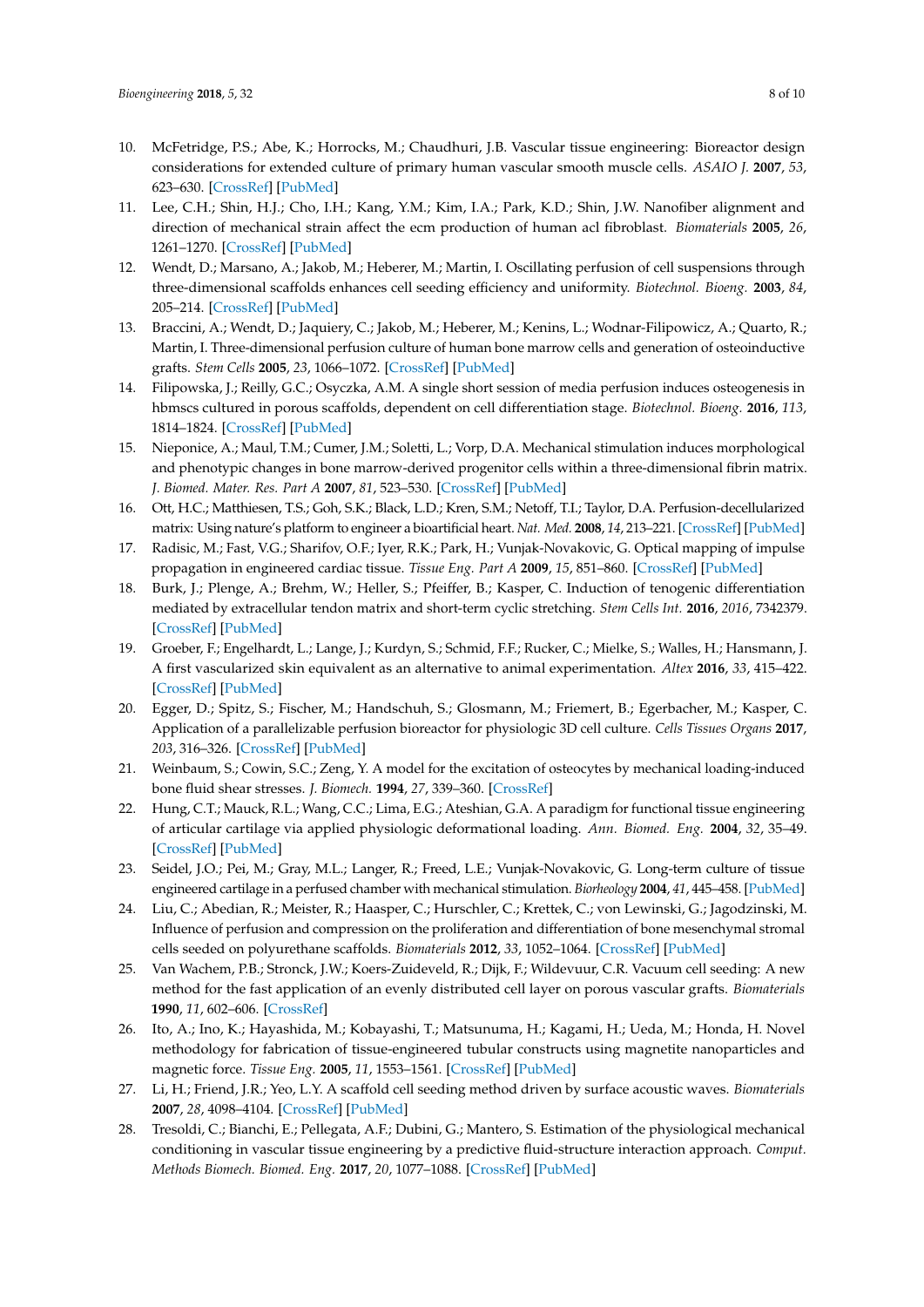- <span id="page-8-0"></span>29. Arenas-Herrera, J.E.; Ko, I.K.; Atala, A.; Yoo, J.J. Decellularization for whole organ bioengineering. *Biomed. Mater. (Bristol Engl.)* **2013**, *8*, 014106. [\[CrossRef\]](http://dx.doi.org/10.1088/1748-6041/8/1/014106) [\[PubMed\]](http://www.ncbi.nlm.nih.gov/pubmed/23353764)
- 30. Hussein, K.H.; Park, K.M.; Kang, K.S.; Woo, H.M. Biocompatibility evaluation of tissue-engineered decellularized scaffolds for biomedical application. *Mater. Sci. Eng. C Mater. Biol. Appl.* **2016**, *67*, 766–778. [\[CrossRef\]](http://dx.doi.org/10.1016/j.msec.2016.05.068) [\[PubMed\]](http://www.ncbi.nlm.nih.gov/pubmed/27287176)
- 31. Yu, Y.; Alkhawaji, A.; Ding, Y.; Mei, J. Decellularized scaffolds in regenerative medicine. *Oncotarget* **2016**, *7*, 58671–58683. [\[CrossRef\]](http://dx.doi.org/10.18632/oncotarget.10945) [\[PubMed\]](http://www.ncbi.nlm.nih.gov/pubmed/27486772)
- 32. Atias, S.; Mizrahi, S.S.; Shaco-Levy, R.; Yussim, A. Preservation of pancreatic tissue morphology, viability and energy metabolism during extended cold storage in two-layer oxygenated university of wisconsin/perfluorocarbon solution. *Isr. Med. Assoc. J.* **2008**, *10*, 273–276. [\[PubMed\]](http://www.ncbi.nlm.nih.gov/pubmed/18548980)
- 33. Pacifici, A.; Laino, L.; Gargari, M.; Guzzo, F.; Velandia Luz, A.; Polimeni, A.; Pacifici, L. Decellularized hydrogels in bone tissue engineering: A topical review. *Int. J. Med. Sci.* **2018**, *15*, 492–497. [\[CrossRef\]](http://dx.doi.org/10.7150/ijms.22789) [\[PubMed\]](http://www.ncbi.nlm.nih.gov/pubmed/29559838)
- 34. Chen, Y.; Chen, J.; Zhang, Z.; Lou, K.; Zhang, Q.; Wang, S.; Ni, J.; Liu, W.; Fan, S.; Lin, X. Current advances in the development of natural meniscus scaffolds: Innovative approaches to decellularization and recellularization. *Cell Tissue Res.* **2017**, *370*, 41–52. [\[CrossRef\]](http://dx.doi.org/10.1007/s00441-017-2605-0) [\[PubMed\]](http://www.ncbi.nlm.nih.gov/pubmed/28364144)
- 35. Lee, E.; Milan, A.; Urbani, L.; De Coppi, P.; Lowdell, M.W. Decellularized material as scaffolds for tissue engineering studies in long gap esophageal atresia. *Expert Opin. Biol. Ther.* **2017**, *17*, 573–584. [\[CrossRef\]](http://dx.doi.org/10.1080/14712598.2017.1308482) [\[PubMed\]](http://www.ncbi.nlm.nih.gov/pubmed/28303723)
- 36. Wang, Y.; Nicolas, C.T.; Chen, H.S.; Ross, J.J.; De Lorenzo, S.B.; Nyberg, S.L. Recent advances in decellularization and recellularization for tissue-engineered liver grafts. *Cells Tissues Organs* **2017**, *203*, 203–214. [\[CrossRef\]](http://dx.doi.org/10.1159/000452761) [\[PubMed\]](http://www.ncbi.nlm.nih.gov/pubmed/28030865)
- 37. Lovati, A.B.; Bottagisio, M.; Moretti, M. Decellularized and engineered tendons as biological substitutes: A critical review. *Stem Cells Int.* **2016**, *2016*, 7276150. [\[CrossRef\]](http://dx.doi.org/10.1155/2016/7276150) [\[PubMed\]](http://www.ncbi.nlm.nih.gov/pubmed/26880985)
- 38. Nachlas, A.L.Y.; Li, S.; Davis, M.E. Developing a clinically relevant tissue engineered heart valve—A review of current approaches. *Adv. Healthc. Mater.* **2017**, *6*. [\[CrossRef\]](http://dx.doi.org/10.1002/adhm.201700918) [\[PubMed\]](http://www.ncbi.nlm.nih.gov/pubmed/29171921)
- 39. Swinehart, I.T.; Badylak, S.F. Extracellular matrix bioscaffolds in tissue remodeling and morphogenesis. *Dev. Dyn. Off. Publ. Am. Assoc. Anat.* **2016**, *245*, 351–360. [\[CrossRef\]](http://dx.doi.org/10.1002/dvdy.24379) [\[PubMed\]](http://www.ncbi.nlm.nih.gov/pubmed/26699796)
- 40. Boccafoschi, F.; Botta, M.; Fusaro, L.; Copes, F.; Ramella, M.; Cannas, M. Decellularized biological matrices: An interesting approach for cardiovascular tissue repair and regeneration. *J. Tissue Eng. Regen. Med.* **2017**, *11*, 1648–1657. [\[CrossRef\]](http://dx.doi.org/10.1002/term.2103) [\[PubMed\]](http://www.ncbi.nlm.nih.gov/pubmed/26511323)
- <span id="page-8-1"></span>41. Rana, D.; Zreiqat, H.; Benkirane-Jessel, N.; Ramakrishna, S.; Ramalingam, M. Development of decellularized scaffolds for stem cell-driven tissue engineering. *J. Tissue Eng. Regen. Med.* **2017**, *11*, 942–965. [\[CrossRef\]](http://dx.doi.org/10.1002/term.2061) [\[PubMed\]](http://www.ncbi.nlm.nih.gov/pubmed/26119160)
- <span id="page-8-2"></span>42. Ma, X.; He, Z.; Li, L.; Liu, G.; Li, Q.; Yang, D.; Zhang, Y.; Li, N. Development and in vivo validation of tissue-engineered, small-diameter vascular grafts from decellularized aortae of fetal pigs and canine vascular endothelial cells. *J. Cardiothoracic. Surg.* **2017**, *12*, 101. [\[CrossRef\]](http://dx.doi.org/10.1186/s13019-017-0661-x) [\[PubMed\]](http://www.ncbi.nlm.nih.gov/pubmed/29178903)
- <span id="page-8-3"></span>43. Ghaedi, M.; Le, A.V.; Hatachi, G.; Beloiartsev, A.; Rocco, K.; Sivarapatna, A.; Mendez, J.J.; Baevova, P.; Dyal, R.N.; Leiby, K.L.; et al. Bioengineered lungs generated from human ipscs-derived epithelial cells on native extracellular matrix. *J. Tissue Eng. Regen. Med.* **2017**. [\[CrossRef\]](http://dx.doi.org/10.1002/term.2589) [\[PubMed\]](http://www.ncbi.nlm.nih.gov/pubmed/29024475)
- <span id="page-8-4"></span>44. Tondreau, M.Y.; Laterreur, V.; Gauvin, R.; Vallieres, K.; Bourget, J.M.; Lacroix, D.; Tremblay, C.; Germain, L.; Ruel, J.; Auger, F.A. Mechanical properties of endothelialized fibroblast-derived vascular scaffolds stimulated in a bioreactor. *Acta Biomater.* **2015**, *18*, 176–185. [\[CrossRef\]](http://dx.doi.org/10.1016/j.actbio.2015.02.026) [\[PubMed\]](http://www.ncbi.nlm.nih.gov/pubmed/25749291)
- <span id="page-8-5"></span>45. Pompilio, G.; Rossoni, G.; Sala, A.; Polvani, G.L.; Berti, F.; Dainese, L.; Porqueddu, M.; Biglioli, P. Endothelial-dependent dynamic and antithrombotic properties of porcine aortic and pulmonary valves. *Ann. Thorac. Surg.* **1998**, *65*, 986–992. [\[CrossRef\]](http://dx.doi.org/10.1016/S0003-4975(98)00075-7)
- <span id="page-8-6"></span>46. Lichtenberg, A.; Cebotari, S.; Tudorache, I.; Sturz, G.; Winterhalter, M.; Hilfiker, A.; Haverich, A. Flow-dependent re-endothelialization of tissue-engineered heart valves. *J. Heart Valve Dis.* **2006**, *15*, 287–293. [\[PubMed\]](http://www.ncbi.nlm.nih.gov/pubmed/16607913)
- <span id="page-8-7"></span>47. Hussein, K.H.; Park, K.M.; Kang, K.S.; Woo, H.M. Heparin-gelatin mixture improves vascular reconstruction efficiency and hepatic function in bioengineered livers. *Acta Biomater.* **2016**, *38*, 82–93. [\[CrossRef\]](http://dx.doi.org/10.1016/j.actbio.2016.04.042) [\[PubMed\]](http://www.ncbi.nlm.nih.gov/pubmed/27134015)
- <span id="page-8-8"></span>48. Badylak, S.F.; Taylor, D.; Uygun, K. Whole-organ tissue engineering: Decellularization and recellularization of three-dimensional matrix scaffolds. *Annu. Rev. Biomed. Eng.* **2011**, *13*, 27–53. [\[CrossRef\]](http://dx.doi.org/10.1146/annurev-bioeng-071910-124743) [\[PubMed\]](http://www.ncbi.nlm.nih.gov/pubmed/21417722)